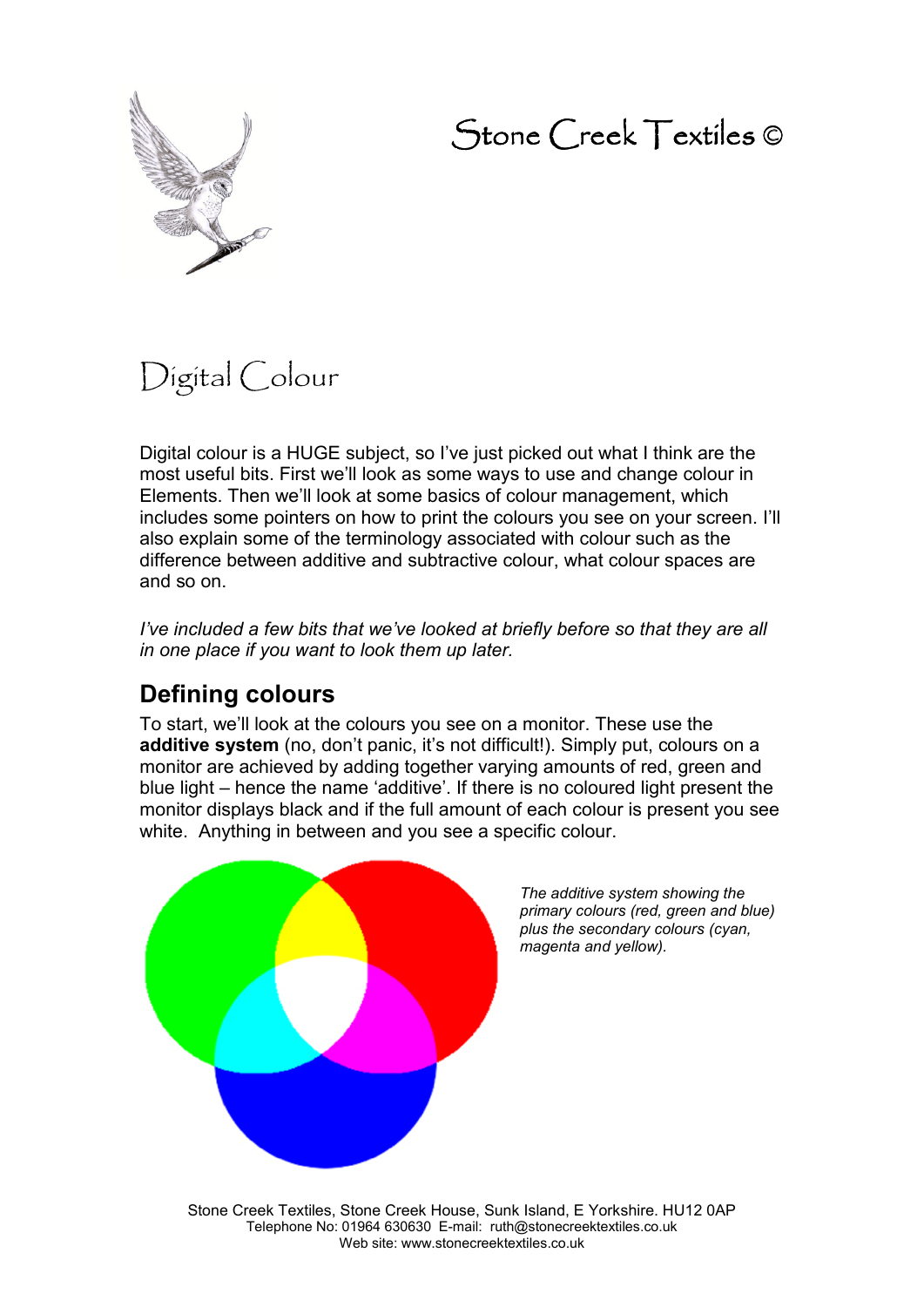Describing colours is difficult – one person's purple is another's plum – one person's burnt orange is another's brown. It can be useful to have more objective ways of defining what we mean so we're going to start by revisiting the **Colour Picker**. You are familiar with this from setting Foreground and Background colours in the Tool Bar but we're going to have a closer look at some of the detail.

As you'll remember you can use the central bar to do a rough selection of the colour you want – you can rotate through the 360 available hues. Then you can fine tune your selection, by selecting a precise shade in the bigger left hand box, called the Colour Field. You can either single-click on the colour you want to choose or can hold your left-hand mouse button down and move around the colour field, releasing the mouse when the colour you want is selected in the New Colour box. It's sometimes useful to click on 'Only web colours' as this gives blocks of colour to choose from rather than continuous tone. This is probably the most commonly used way to select a colour as it is entirely visual – you just pick the one that looks right.

Elements uses three methods to manually describe colours:

- 1. The HSB mode (Hue, Saturation and Brightness)
- 2. The RGB mode: (Red, Green and Blue 0-255)
- 3. The hexadecimal mode: (the # symbol plus six digits)

I debated whether to give a detailed description of these but I've honestly never used the first two in real life so I'm going to leave you to look them up if you are curious. The third one can be useful as it is the method used to describe colours on web sites. I used to design web sites so I've used hexadecimal a lot. It starts with the hash symbol followed by six digits/letters ( 0-9 plus the letters A - F). The first two characters stand for the quantity of red in the colour, the second two for green and the third two for blue #RRGGBB. For instance white is #ffffff and black is #000000. If you want to understand how hexadecimal works there's a good description at http://www.mathsisfun.com/hexadecimal-decimal-colors.html. Here, also, you can play about with red, green and blue sliders to mix colours on the screen.

All you normally need to know is that if you want to describe a selected colour to a web designer the hexadecimal code is the best way to do it. So, select the colour visually and then read off the hex code from the colour picker.

#### **Sampling colours**

You'll also probably remember that you can sample (pick) colours from any image you have open by clicking on the foreground or background colour swatch and then clicking on the colour in any open image from the colour picker. You can shortcut this by using the eyedropper tool from the tool box. With this tool selected you can just click on a colour and it will become the foreground colour or Alt-click on a colour to make it the background colour.

Not quite so well known is that you can sample colours from outside Elements. To do this, make sure you have the eyedropper selected in the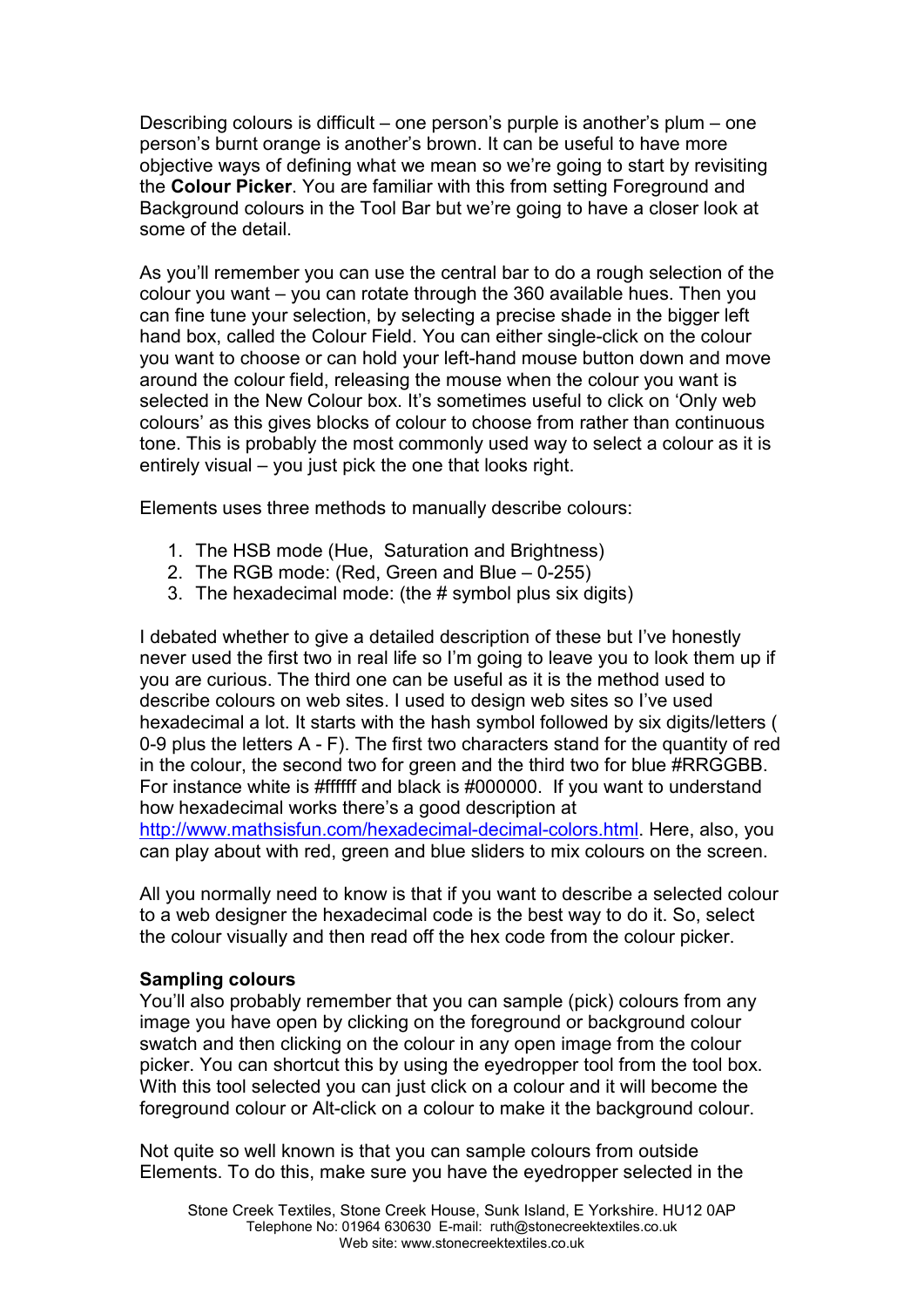toolbox. Then click somewhere inside Elements and drag, while holding the mouse button down, until you are over the colour you want to sample. This can be something in another program such as a web page in your browser or something on your desktop – literally anything you can see on your screen. To show you this I'm going to temporarily overlap a web browser so I can sample a colour from the BBC web site.

#### **Tips**

 $\triangleright$  When I was doing the research for this tutorial I came across something I didn't know – always good! If you have the eyedropper selected, you can right click on a colour you want to sample which gives you the option to 'Copy color as html'. This copies the hexadecimal code for the colour on to the clipboard – you can then paste it straight into an editor, like Notebook or Dreamweaver. That would have saved me quite some time if I'd known about it earlier!

### **Hue and Saturation adjustment layer**

As you'll remember from the layers tutorials, the Hue & Saturation adjustment layer can be added to the layer stack from the Layers panel. As the name suggests, this adjustment allows you to change colours and their saturation in an image.

Firstly, select which colour ranges to change from the drop down list eg yellow or blue. Selecting the default of Master means any changes will affect the whole image. Then make your changes using the sliders.

**Colorize** – tucked into the bottom of the hue and saturation adjustment layer is a little option called Colorize. This converts the image to a monochrome version, using the colour you specify. You can either convert the image to greyscale first (Enhance > Convert to black and white) or you can apply colorize to the coloured version. The results are a bit different and both can be lovely but I think you have more control when you make the image greyscale first.

*Remember that you can modify the effects of an adjustment layer by adjusting the opacity of the layer or by using an adjustment layer mask so that the results of the adjustment are restricted to only certain parts of the image. Look back to the layers tutorials if you can't remember how to do this.* 

### **Replace Color command**

This is a useful little tool to replace one colour of your image with another. It works directly on the pixels of the active layer so it's best to duplicate the original layer and work on the duplicate.

- $\triangleright$  Duplicate the image layer.
- > Then select Enhance > Adjust Color > Replace Color.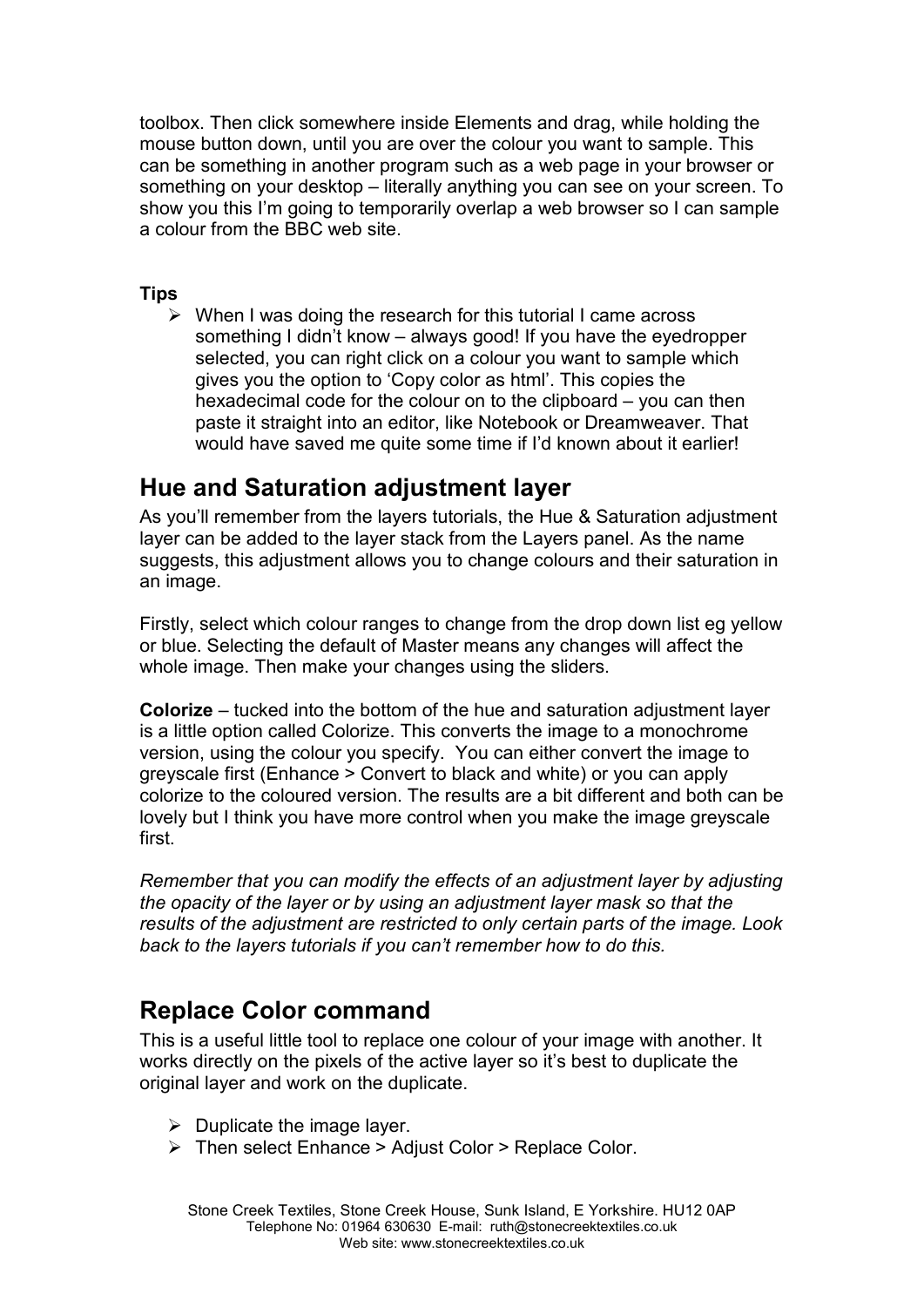- $\triangleright$  Now click on the colour(s) you want to replace in your image or click on the Color box and select a colour from the color picker– this makes a sample. You have the option to add to the sample or subtract from the sample. So, you can keep adding areas of colour until you have everything selected.
- $\triangleright$  You have two views of what's going on I'd suggest you have 'Selection' showing in the small window so you can see the areas of the image that will be changed. ( I do wish they'd be consistent – in one part of the dialogue box they are using the term 'sample' and later in the same box they call it a selection !!)
- $\triangleright$  Next select the colour you want to use for the replacement. You may need to use the Saturation slider to get the strength of colour you are expecting. When you are happy with your selection and with the replacement colour then click on OK and you're done.

*The fuzziness slider acts like the tolerance setting on the magic wand – moving it to the right, increasing the fuzziness, selects more pixels. The 'Localized Color Clusters' setting acts a bit like the Contiguous setting on the magic wand, restricting the sample to areas close to where you click.* 

The downsides of this method are that after you've clicked on OK you can't go back and make changes in the same way that you can with an adjustment layer. You can, of course, undo the changes and re-do them from scratch but it's a bit of a faff. Also it doesn't work well for adding colour to white areas and the results can be unpredictable with greys and black.

### **Filling a selection**

As you'll realise by now, there are often a number of ways to do the same thing in Elements. To get similar results to the Replace Color command we could

- $\triangleright$  Make a selection.
- $\triangleright$  Add a new layer and
- $\triangleright$  Fill the selection with a new colour.
- $\triangleright$  Use one of the blending modes, such as Hue to blend the layers together.

The Replace Color command is a quicker option **if** it gives you the results you want.

### **Gradients**

We've looked briefly at gradients before but I'm going to revisit them here in more detail. We'll start by looking at the gradient tool/adjustment layer. The difference between the two is that the gradient adjustment layer allows you go back and make adjustments at any time should you wish to fine tune your effect.

A gradient simply adds a graduated layer of colour onto your image. Don't forget that you have options to select the colours and style of gradient you want to use. So, you might select 'foreground to transparency' or 'foreground to background', from the gradient picker on the left of the Options Bar, plus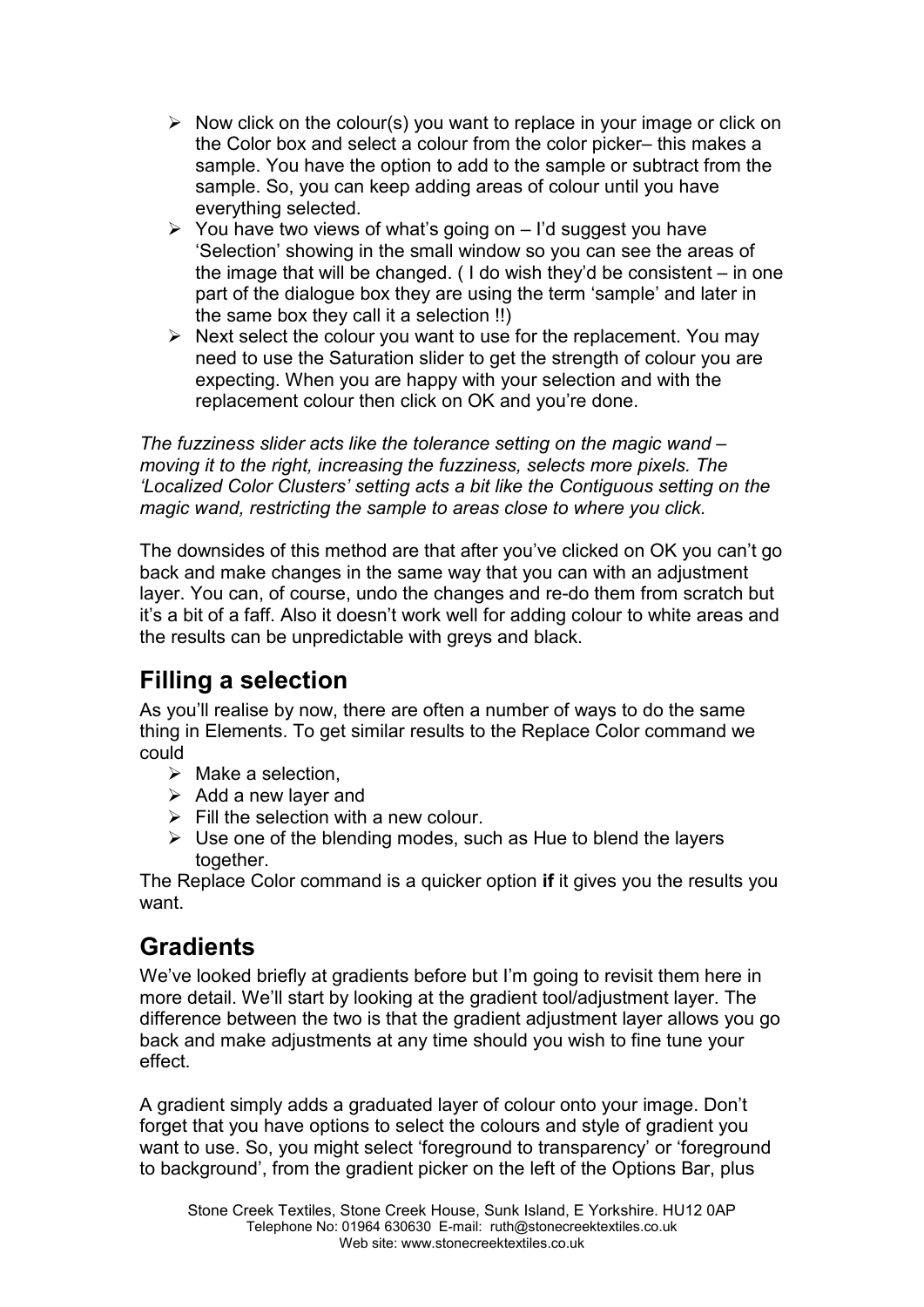'Linear' or 'Radial' from the Styles section. As you'll know by now I favour setting things like the blending mode and opacity on the layer rather than on the tool but there are the options to set these here if you wish.

*Tips:* 

- *If you have the gradient tool selected in the tool bar then you can simply right click anywhere on your image to bring up the gradient picker.*
- *The points at which you start and stop when you are dragging a gradient will affect the end result. A shorter stroke will give you a more abrupt transition of colour than a longer one. You can actually start your stroke outside the image window to give a very soft transition of colour.*

There are numerous preset colour options that you can try out. A couple of favourites are 'copper' and 'violet/green/orange'. There are further gradient libraries in the drop down list accessed from the double arrow head on the gradient picker. You can also set up, and save for future use, your own gradient combinations.

To do this:

- $\triangleright$  Make sure the gradient tool is selected
- $\triangleright$  Click on Edit on the Options Bar this brings up the gradient editor.
- $\triangleright$  The easiest next step is to select the nearest gradient to the one you want to create and edit it. You can
	- $\circ$  Change the colours by double clicking on the color stops below the editing bar and selecting a new colour.
	- $\circ$  You can add additional colours by clicking under the bar where you want the new colour to be, and then selecting the new colour.
	- $\circ$  You can also change the points where the colour transitions occur by dragging the color stops and/or the Color Midpoint (the little diamond) below the bar from side to side.
	- o Two further settings you may wish to consider are Smoothness – which determines how smooth the transitions between the colours will be, 100% being the smoothest – and the gradient type. Here you have a choice of Solid or Noise. Solid is selfexplanatory and Noise is, frankly, a bit weird. I'd never even looked at this option until I was doing the research for this tutorial so the effects you can achieve came as a bit of a (nice!) surprise.
- $\triangleright$  When you have the gradient as you wish, give it a name and click on New. This adds it **temporarily** to the **current** gradient set. To save it permanently (for future use) you need to Save it. Before you do anything else, consider which gradient set you are going to save it to. I like to put all my custom gradients into a custom set so that they are all together. So, click on Save. You'll be prompted to give your new set a name, then click on ok. This new set won't be available in the Gradient Picker until you have closed and re-opened Elements.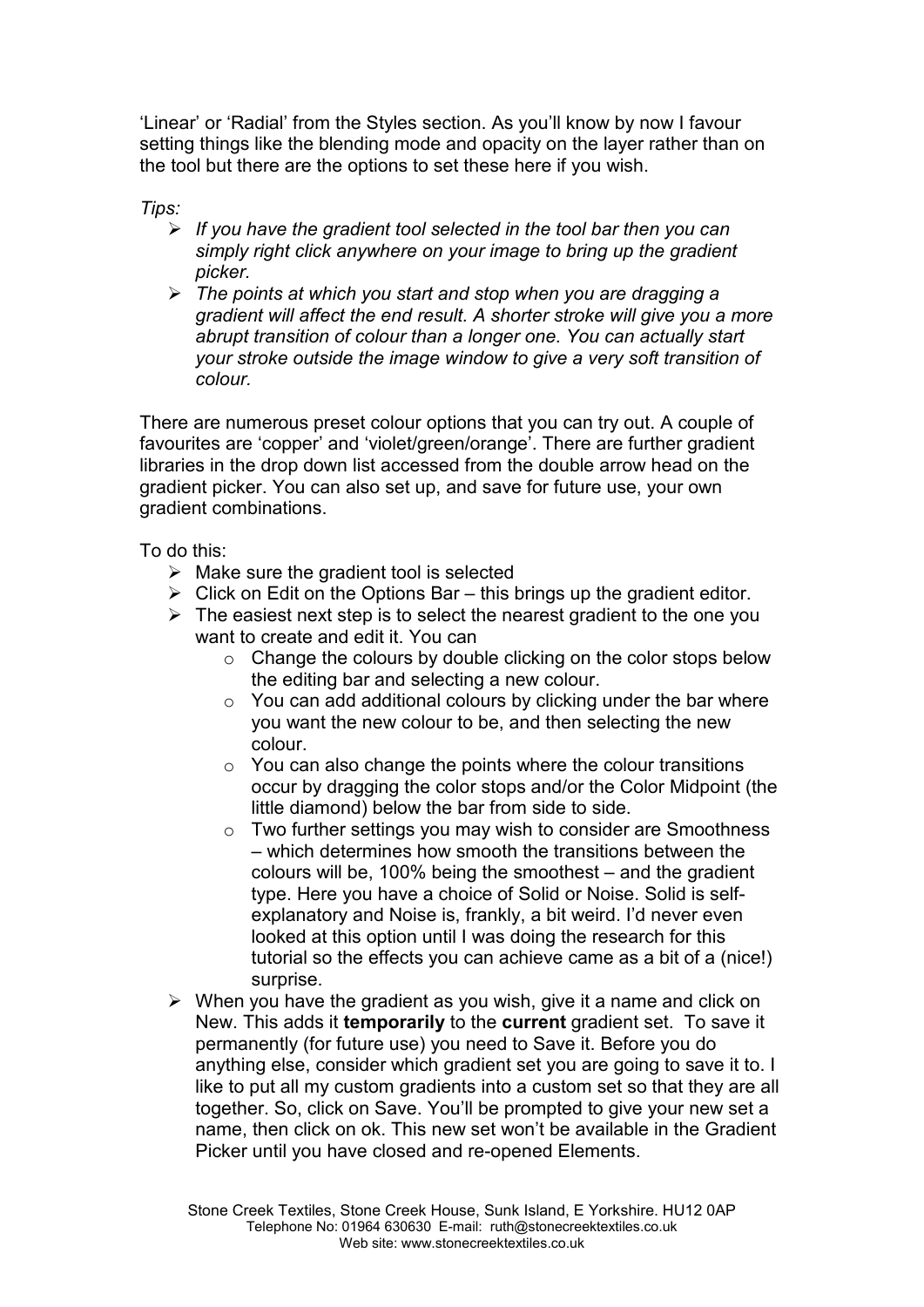So the basic sequence is to create the gradient, click on New to make it temporarily available and then on Save to make it permanently available.

But there is something you need to be careful about. When you create a new custom gradient which you want to save, make sure you have the right gradient set active **BEFORE** you click on New and Save. Otherwise when you say yes to overwriting the existing custom set **all the custom gradients that have been saved into your custom set will be OVERWRITTEN with the contents of the active group plus the single new one!!**

 $\triangleright$  I usually have my custom gradient set active all the time rather than the default one. You can customise this by adding your own gradients as we've just seen but you can also take out any existing gradients that you don't like by right clicking on them to delete.

#### **Remember, you can apply a gradient to anything you can select.**

#### **Gradient fill adjustment layer**

You add a gradient adjustment layer from the layers panel – don't confuse it with the gradient **map** adjustment layer, which we'll look at next. This has the same facilities to select different gradients, gradient styles etc as before but you now have the option to go back and fine tune these at any point. You also have the options to change the opacity of the layer or to set an adjustment layer mask. You can revise these from the layers tutorials if you wish. You could also use a blending mode to blend the adjustment layer with the image.

#### **Gradient map adjustment layer**

The last technique using gradients that I want to show you is a Gradient Map Adjustment layer. This is a lovely way to use gradients. For this, Elements analyses the tones in an image, the relative amounts of brightness and darkness, and then lets you allocate different colours from a gradient to each one. So, a gradient map adjustment layer maps selected colours to the shadows, midtones and highlights of an image. To do this

- $\triangleright$  Create a new Gradient Map adjustment layer from the Layers panel.
- $\triangleright$  Select the gradient you want to apply. If you want to edit the gradient, click inside the gradient bar to get the gradient editor
- $\triangleright$  As with the Gradient fill layer, you can select a blending mode to integrate your gradient map into the image and can also adjust the opacity of the adjustment layer to vary the intensity of the gradient map.